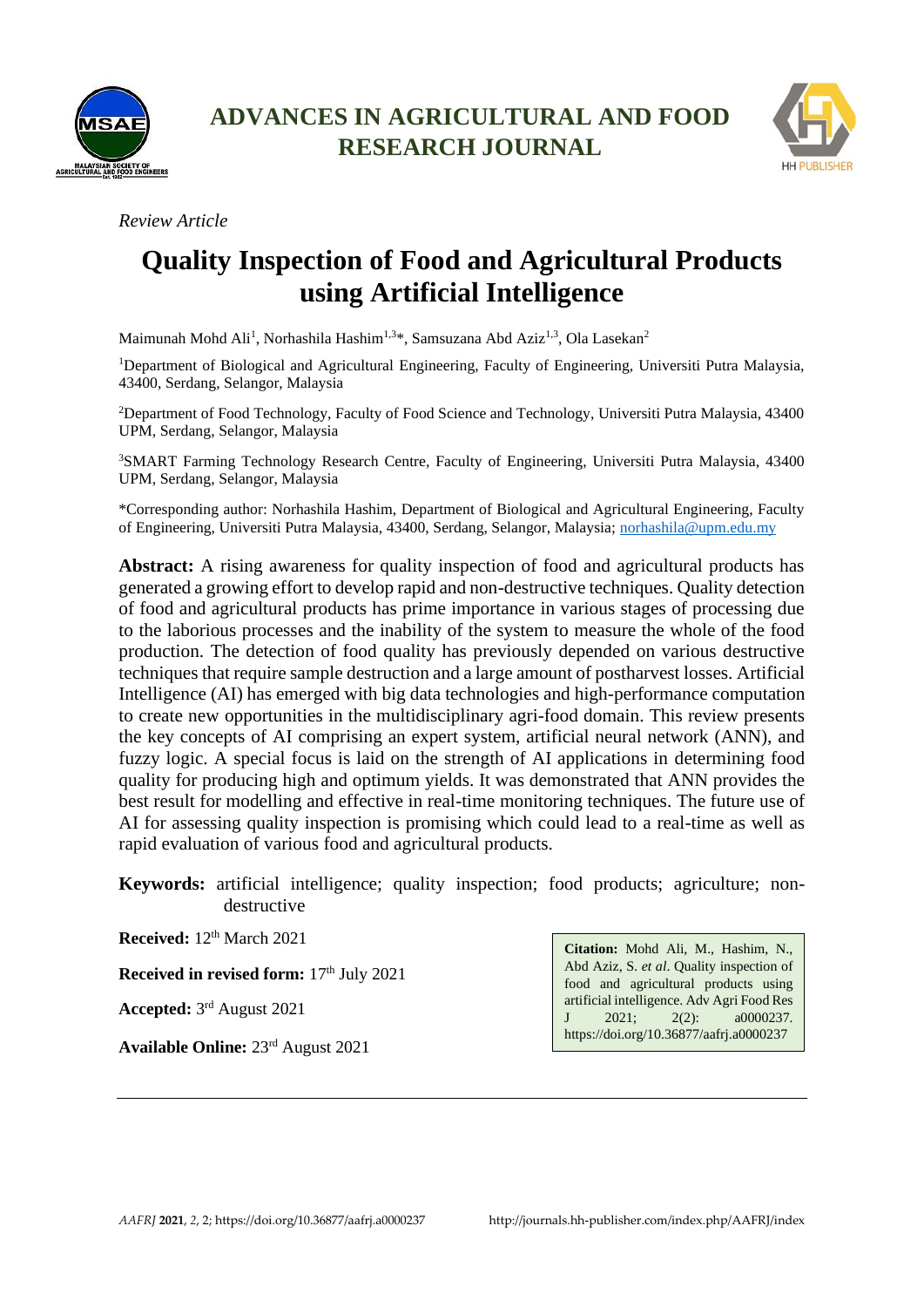### **1. Introduction**

The recent advances in the digitisation technologies in food industries have led to a dramatic transformation all over the world. Artificial intelligence (AI) has played a key role in daily lives by building vast domain technology which acts as a human brain (Talaviya *et al.*, 2020). This tool is executed by observing the functions of the human brain in decisionmaking and solving problems with the assistance of intelligent software and devices. In this case, these intelligent devices are stored with training datasets which further produce the desired output, similar to how the human brain works. The expansion of digital technology has opened up AI-driven data analytic opportunities which has led to decision making and automated data collection (How *et al.*, 2020). For instance, the utilisation of AI is essential for assisting humans through probabilistic reasoning and establishment of predictive modelling. The exploration of these techniques has demonstrated a simplistic approach that can be interpreted from the augmentation of human cognitive capabilities (Sharma *et al.*, 2020). Over the years, AI has been used in the quality evaluation of various food and agricultural products due to the rising food demand of the world in line with the development of modern technologies. Along with other emerging concepts of modern technologies, the use of AI has evolved as one of the promising techniques in solving the need for food quality evaluation using a computer system. In this sense, AI serves as a powerful and wide-ranging tool coupled with advanced techniques including cloud computing and big data (Sun *et al.*, 2019).

In terms of food quality inspection, tedious analysis and sample destruction are the biggest concerns when monitoring the quality and shelf-life of food products (Hussain *et al.*, 2018). Practically, the determination of food quality requires a rapid, efficient, and accurate analysis. Data analysis from the measurement of food attributes is very important due to the fact that a large number of datasets may contain irrelevant and redundant information. As a result of going digital, the use of AI an impactful analytic tool was found suitable for quality inspection of various food and agricultural products. The core of AI consists of machine learning and deep learning (Bresilla *et al.*, 2019). Machine learning is widely used in the quality inspection of food products, especially for classification and predictive modelling such as partial least squares (PLS), support vector machine (SVM), artificial neural network (ANN), k-nearest neighbour (kNN), and random forest (Zhou *et al.*, 2019). The study by Castro *et al.* (2019) described that machine learning algorithms provided better performance in the fruit classification according to the respective maturity stages. On the other hand, deep learning has also gained attention in quality evaluation of food attributes due to the ability of learning data representation. Deep learning has been implemented into numerous quality detection systems for food products including apples (Kang & Chen, 2020), butter (Kang & Chen, 2020), tomatoes (Liu *et al.*, 2019), grapes (Santos *et al.*, 2020), olive oil (Izquierdo *et al.*, 2020), and meat (Al-Sarayreh *et al.*, 2018).

With the advent of AI, many applications in food-related tasks have shown to a great extent on the need for data processing which can provide detailed information from different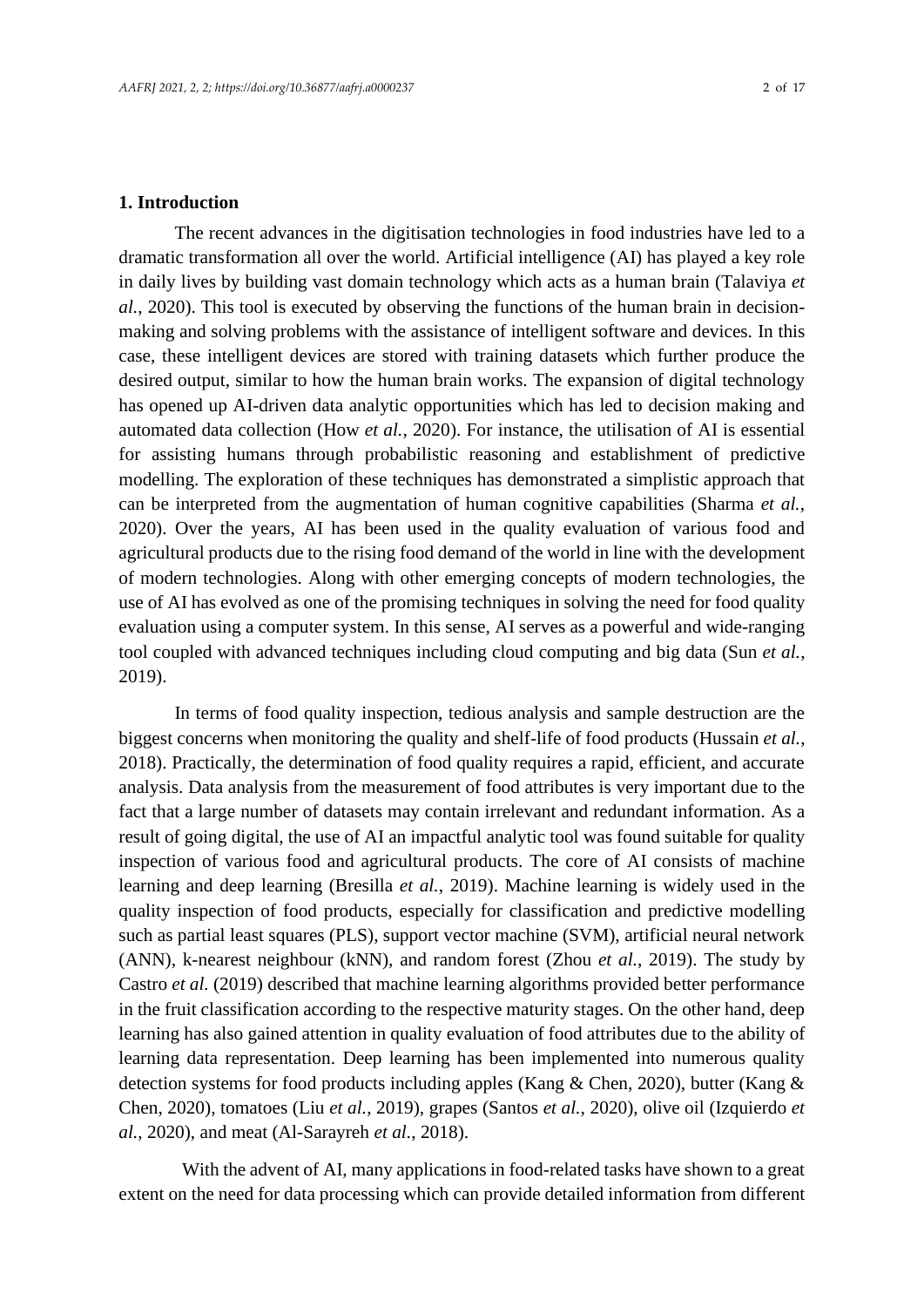types of food samples. Nowadays, much effort has been performed in the direction of different AI approaches to solve the bottlenecks of analytical techniques in determining food quality. Data fusion using AI approaches can improve the performance of analytical methods in order to evaluate the quality of food samples. In this context, food quality inspection is conducted using AI-driven tools comprising of various steps including data pre-processing, data fusion, feature extraction, and model development (Srivastava & Sadistap, 2018). AI offers an alternative solution in food quality inspection with the benefits of adaptive ability, model robustness, and self-learning ability. Thus, this paper presents a comprehensive overview of the key concepts of AI technologies including expert system, ANN, and fuzzy logic. The applications of AI in the quality inspection of various food and agricultural products are also outlined with emphasis on the technical inventions behind non-destructive techniques.

## **2. Key Concepts of AI**

AI is likely to transform food demand as this technology can be applied to monitor the quality inspection of food and agricultural products within a limited time frame. The better prospect for digital transformation in terms of food quality detection can be addressed to highlight the underlying principles and technological advancement of AI. This section covers the fundamental aspects of AI consisting of expert system, ANN, and fuzzy logic which can be implemented in various ways in order to reduce human effort and the need for intervention.

### *2.1. Expert System*

Expert system is a part of an AI system that brings professional experience and the capability of solving complex problems using reasoning ability and knowledge representation (Eli-Chukwu, 2019). It can be separated into several types, namely, rule-based expert system, frame-based expert system, semantic network expert system, and logical album expert system based on the knowledge representation (Sun *et al.*, 2019). On the other hand, the general form of expert system consists of knowledge acquisition, knowledge base, human-machine interface, dynamic database, inference engine, and interpreter. In this sense, the manner of expert thinking through knowledge information is simulated based on the problem-solving step of the expert system.

The development of expert system operating in ordinary devices has taken place with the improvement of a small set of variables by taking into account various considerations based on prediction performance (Duong *et al.*, 2020). In the research work conducted by Azarmdel *et al.* (2020), the grading of mulberry fruit based on the maturity level was investigated using an expert system as the assessment method for the image processing method. Feature selection based on colour, texture, and geometric features were obtained which resulted in the classification accuracy of 100% for maturity estimation of the fruit. Duong *et al.* (2020) developed an expert system using two deep neural network architectures,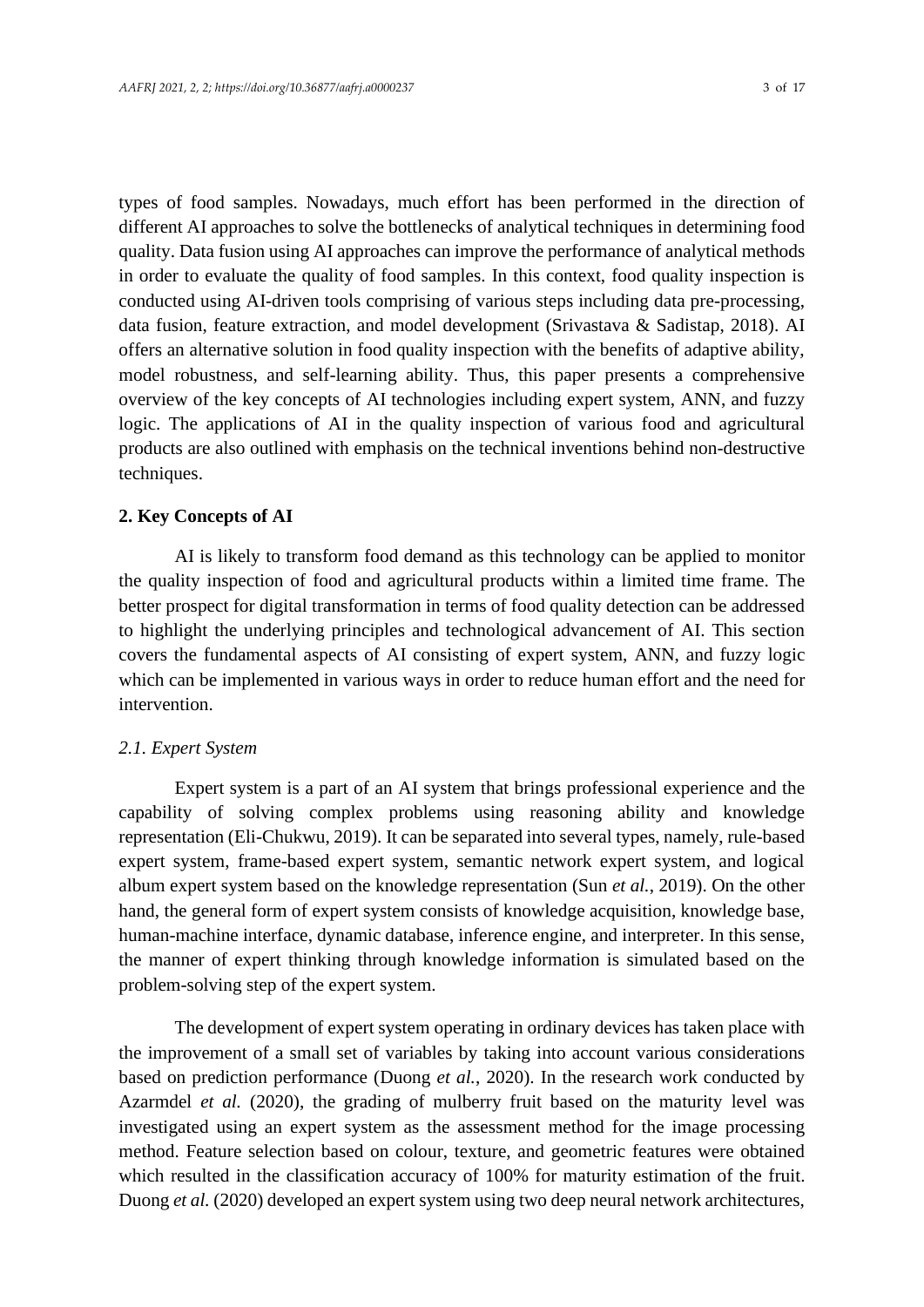namely EfficientNet and MixNet for fruit recognition. Both architectures successfully improved the overall classification accuracy up to 95% as compared to a well-established baseline. It is necessary to ascertain the specific development of expert systems to ensure their commercial use for the quality inspection of food and agricultural products. Practically, the performance of an expert system is evaluated according to the pacing, the monitoring process, and automatic detection. Thus, the implementation of an expert system should be well-defined for accuracy and speed to synchronise with the availability of input functions.

#### *2.2. ANN*

In AI applications, ANNs are the most widely used method for food quality detection purposes. An ANN is a form of mathematical model based on linear or non-linear processing features known as a node (Sun *et al.*, 2019). Theoretically, the electric signal navigates via neurons with the aid of axons according to an inter-linked neural network in which the synapses at the tip of each node passes through the signal (Jha *et al.*, 2019). The working principle of ANN is similar to the human brain that notifies the system to operate pertaining to an in-built task as an alternative to the conventional computational task. The fundamental architecture of ANN comprises three main layers which are the input layer, hidden layer, and output layer (Figure 1). The input layer obtains the data from the architecture which will then be connected to the hidden layer to process the raw information. The obtained information is further sent to the output layer connected by the nodes to create the final output. The main benefits of ANN layers are in the ability to predict the base of parallel reasoning as well as to train the neural networks efficiently. Generally, ANN can be identified by a learning algorithm, neuron model, and architecture to specify the pattern relationship between the neurons and different layers.



**Figure 1.** Artificial neural network layers (Jha *et al.*, 2019).

Previous works have reported on the feasibility of ANN in evaluating the food quality of food and agricultural products such as potatoes (Rady *et al.*, 2015), coconuts (Caladcad *et al.*, 2020), durians (Kumar *et al.*, 2017), and olive oil (Sanaeifar & Jafari, 2019). Kumar *et al.* (2017) investigated the leaf estimation of durian using the ANN model. The ANN model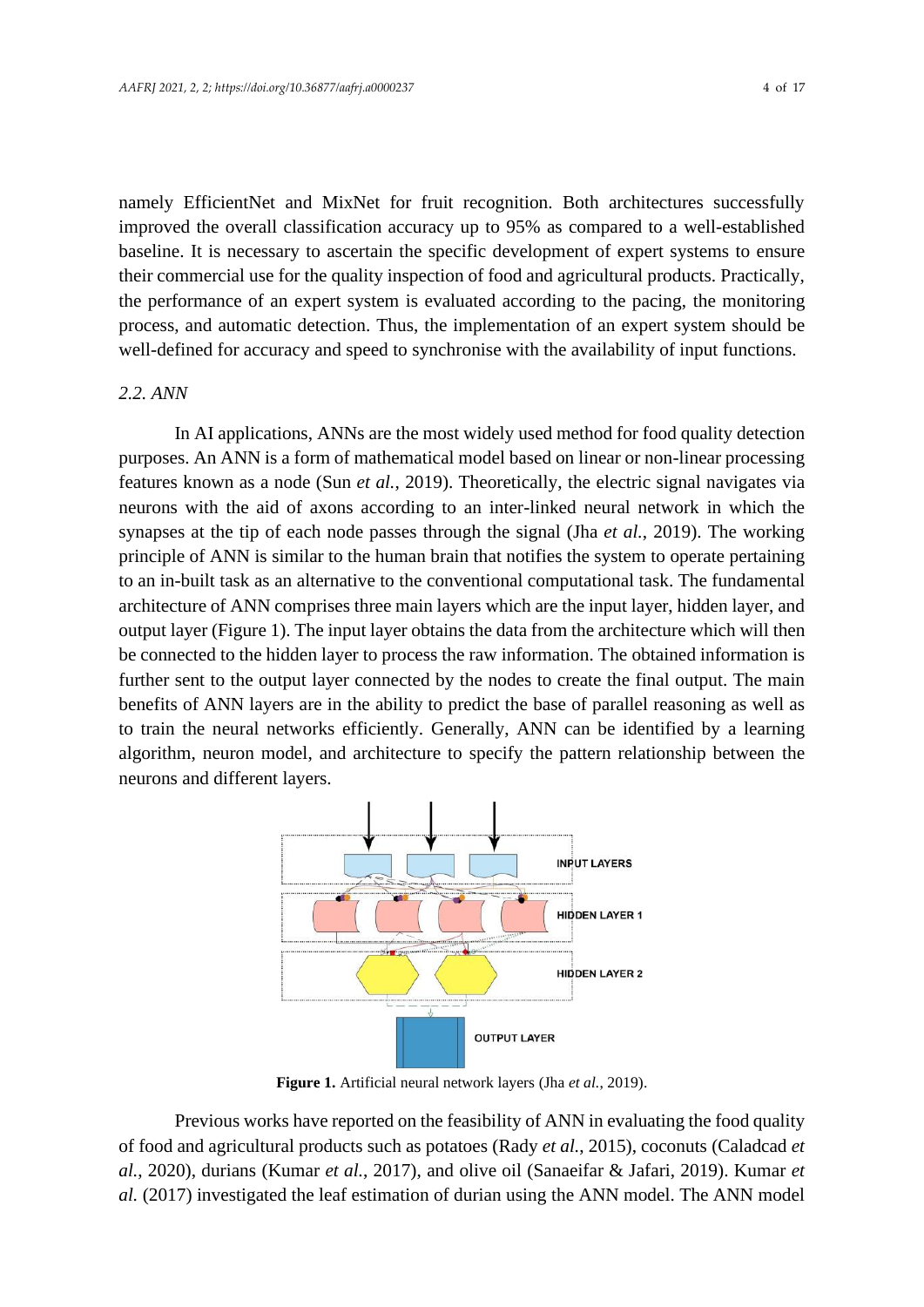consists of two input layers, one hidden layer, and one output layer with the best fitting results of coefficient of determination  $(R^2)$  of 0.96 and mean absolute error of 2.41. Sanaeifar and Jafari (2019) reported on the potential of dielectric spectroscopy to evaluate the oxidative stability index of olive oil. In this study, the ANN method was used to obtain the oxidative stability prediction with  $R^2$  of 0.98. With the advantages of efficiency and simplicity of ANN, it is considered a superior tool to model dynamic and complicated tasks in food quality detection. The ANN models that are commonly used for monitoring food quality inspection are the feed-forward neural network and the feed-back neural network (Cheng & Sun, 2015). Furthermore, the ANN model can be trained in such a way that the non-linear regression can be transformed into linear regression, which signifies a huge potential for dealing with complex correlation problem. In the practical applications of using ANN models for the evaluation of food quality, it is essential to look for effective methods to access the predictability and practicality in order to validate the established models.

## *2.3. Fuzzy Logic*

Another field of AI is fuzzy logic which was developed by simulating the decision making and reasoning ability from the human brain consisting of fuzzy inference, fuzzification, fuzzy rule base, and defuzzification (Sun *et al.*, 2019). The fuzzy interference knowledge is deciphered into a fuzzy rule base as the working principle of the fuzzy logic (Figure 2). After performing fuzzy processing, the input signal is converted into fuzzy input in order to obtain fuzzy conclusions. Meanwhile, the fuzzy interference is retrieved by generating the input degree based on the fuzzy rules for the synthesis regulation. From this, the system provides specific output data once the defuzzification of the fuzzy conclusions is complete. In fuzzy logic, the relationship between inputs and outputs is signified by 'if-then' rule statements resulting from the defuzzification step (Kanade & Shaligram, 2018). The techniques that are widely used for the defuzzification step are central mean, maximum criterion method, and centre of gravity.



**Figure 2.** Schematic diagram of fuzzy logic (Sun *et al.*, 2019).

In order to solve the issue of writing code for a particular program to be used in the food quality inspection, fuzzy logic saves the time and effort related to the feature specification. New technologies have been established based on fuzzy logic applications in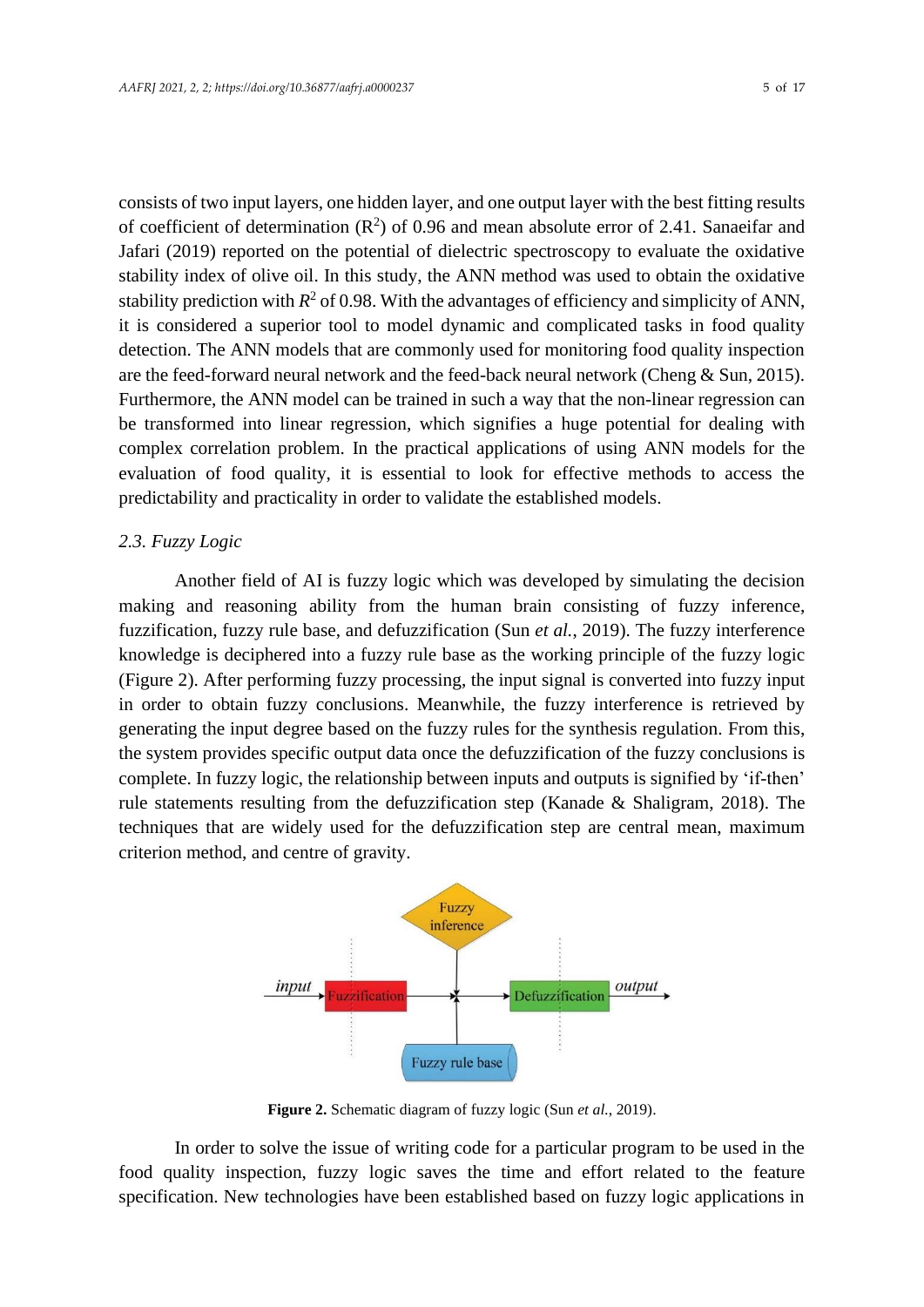various food quality detection including sorting of orange (Jhawar, 2016), determination of moisture content in olive oil (Ortega *et al.*, 2016), guava grading based on ripening stages (Kanade & Shaligram, 2018), and maturity estimation of bell peppers (Villaseñor-Aguilar *et al.*, 2020). Kanade and Shaligram (2018) integrated the electronic nose sensor with fuzzy logic to classify guava according to the maturity levels. The results retrieved from the fuzzy logic module generated classification accuracy of 90% for the maturity estimation of guava fruit. Similarly, Villaseñor-Aguilar *et al.* (2020) determined the maturity stages of bell pepper using fuzzy logic system based on the prediction of total soluble solids. An accuracy of 88% was obtained using fuzzy logic models in classifying four maturity stages of bell pepper. Suksawat and Komkum (2015) used a fuzzy logic system for the grading of pineapple quality at three different varieties. The outcomes for the fruit grading obtained the accuracy of 88% and relative error of 2.3% based on the size inspection. Fuzzy logic has demonstrated a good representation as a control system, especially for dealing with complex procedures for the quality detection of food and agricultural products. The data fusion of simple linguistic variables and algorithms could also be created from the mathematical expression of the fuzzy logic system.

### **3. Applications of AI in Quality Determination of Food and Agricultural Products**

The current quality inspection of food and agricultural products is commonly evaluated by analytical method which is time-consuming and subjective. The rigorous development related to AI applications has evolved in terms of improvement in computation power of software and devices since consumers are willing to pursue good-quality food products (Venugopal & Gopakumar, 2017). This section focuses on the recent applications using AI systems for the quality detection of food and agricultural products which are summarised in Table 1.

| <b>Technology</b> | Product                     | Aim                                                                                         | <b>Results</b>                                            | <b>References</b>                     |
|-------------------|-----------------------------|---------------------------------------------------------------------------------------------|-----------------------------------------------------------|---------------------------------------|
| <b>ANN</b>        | Mango                       | <b>Estimation of</b><br>dry matter<br>content                                               | ANN model was<br>satisfactory in all<br>categories        | Anderson <i>et al.</i><br>(2021)      |
| <b>ANN</b>        | Sugarcane                   | Stalk content<br>prediction                                                                 | Relative errors of 3%                                     | Guedes et al.<br>(2020)               |
| <b>ANN</b>        | Fried fish                  | Correlation<br>between<br>temperature,<br>time, oil<br>amount, and<br>nutritional<br>values | ANN model<br>successfully tuned the<br>cooking parameters | Sadhu et al.<br>(2020)                |
| ANN, SVM          | Cape<br>gooseberry<br>fruit | Ripeness<br>classification                                                                  | SVM classifier showed<br>the highest f-measure            | Castro <i>et al.</i><br>(2019)        |
| <b>CNN</b>        | Rice flour                  | Food<br>classification                                                                      | Accuracies above 98%                                      | Estrada-Pérez<br><i>et al.</i> (2021) |

**Table 1.** Applications of AI in quality inspection of various food and agricultural products.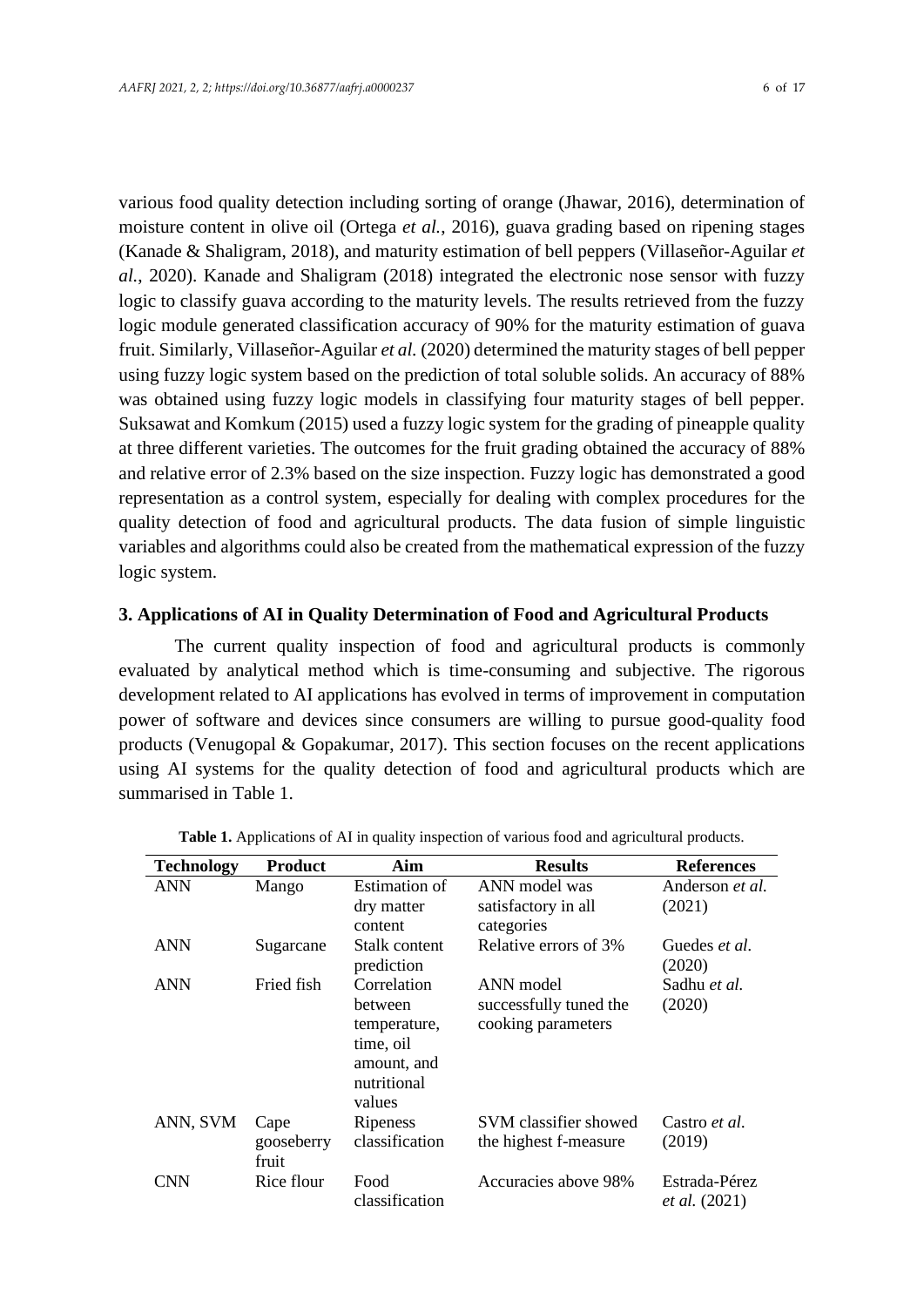| <b>Technology</b>   | <b>Product</b>     | Aim                    | <b>Results</b>                     | <b>References</b>        |
|---------------------|--------------------|------------------------|------------------------------------|--------------------------|
|                     |                    | and                    |                                    |                          |
|                     |                    | adulterations          |                                    |                          |
| <b>CNN</b>          | Tea shoot          | Maturity               | Testing dataset obtained           | Chen and Yan             |
|                     |                    | estimation             | accuracy of 0.68                   | (2020)                   |
| <b>CNN</b>          | <b>Bread crust</b> | Classification         | Correct prediction                 | Cotrim et al.            |
|                     |                    | of browning            | higher than 99% for all            | (2020)                   |
|                     |                    | degree during          | classes                            |                          |
|                     |                    | baking                 |                                    |                          |
| <b>CNN</b>          | Extra              | Adulteration           | Classification accuracy            | Izquierdo et al.         |
|                     | virgin olive       |                        | ranged from 97 to 100%             | (2020)                   |
| <b>CNN</b>          | oil<br>Sour lemon  |                        |                                    | Jahanbakhshi             |
|                     |                    | Fruit grading          | Accuracy of 100%                   | <i>et al.</i> (2020)     |
| <b>CNN</b>          | Kiwifruit          | Fruit detection        | Accuracy of 90%                    | Liu et al.               |
|                     |                    |                        |                                    | (2020)                   |
| <b>CNN</b>          | Litchi             | Cultivar               | Accuracy of 84%                    | Osako et al.             |
|                     |                    | classification         |                                    | (2020)                   |
| <b>CNN</b>          | Black goji         | Determination          | Obtained good                      | Zhang et al.             |
|                     | berry              | of chemical            | performances compared              | (2020)                   |
|                     |                    | compositions           | to conventional                    |                          |
|                     |                    |                        | methods                            |                          |
| <b>CNN</b>          | Wheat              | Identification         | Accuracy of overall                | Sadeghi-                 |
|                     |                    | of the number          | treatments did not                 | Tehran et al.            |
|                     |                    | of wheat spikes        | change significantly               | (2019)                   |
| <b>CNN</b>          | Peach              | Detection of           | Disease infection                  | Sun et al.               |
|                     |                    | early decay            | symptom at a detection             | (2019)                   |
|                     |                    |                        | rate of 97%                        |                          |
| <b>CNN</b>          | Guava              | Maturity<br>estimation | Accuracy of 100% for               | Sunarya et al.<br>(2019) |
|                     |                    |                        | 140 training data and 20<br>epochs |                          |
| <b>CNN</b>          | Meat               | Adulteration           | Classification accuracy            | Al-Sarayreh et           |
|                     |                    |                        | of 94%                             | <i>al.</i> (2018)        |
| <b>DCNN</b>         | Strawberry         | Recognition of         | Classification                     | Habaragamuwa             |
|                     |                    | two classes            | accuracies of 88%                  | et al. (2018)            |
|                     |                    | (mature and            | (mature) and 77%,                  |                          |
|                     |                    | immature)              | (immature)                         |                          |
| <b>DCNN</b>         | Plum               | Variety                | Accuracy values ranged             | Rodríguez et             |
|                     |                    | classification         | from 91 to 97%                     | al. (2018)               |
| Fuzzy logic         | Bell pepper        | Maturity               | Accuracy of 88%                    | Villaseñor-              |
|                     |                    | estimation             |                                    | Aguilar et al.           |
|                     |                    |                        |                                    | (2020)                   |
| Logistic            | Maize              | Identification         | Overall prediction                 | Seka et al.              |
| regression,         |                    | of progeny             | accuracy ranged from               | (2019)                   |
| naïve Bayes         |                    | genotypes              | 78 to 87%                          |                          |
| Machine             | Coconut            | Maturity level         | Classification accuracy            | Caladcad et al.          |
| learning            |                    | detection<br>Defect    | of 80%                             | (2020)                   |
| Machine<br>learning | Tomato             | discrimination         | Highest accuracy of<br>0.971       | Ireri et al.<br>(2019)   |
|                     |                    | and grading            |                                    |                          |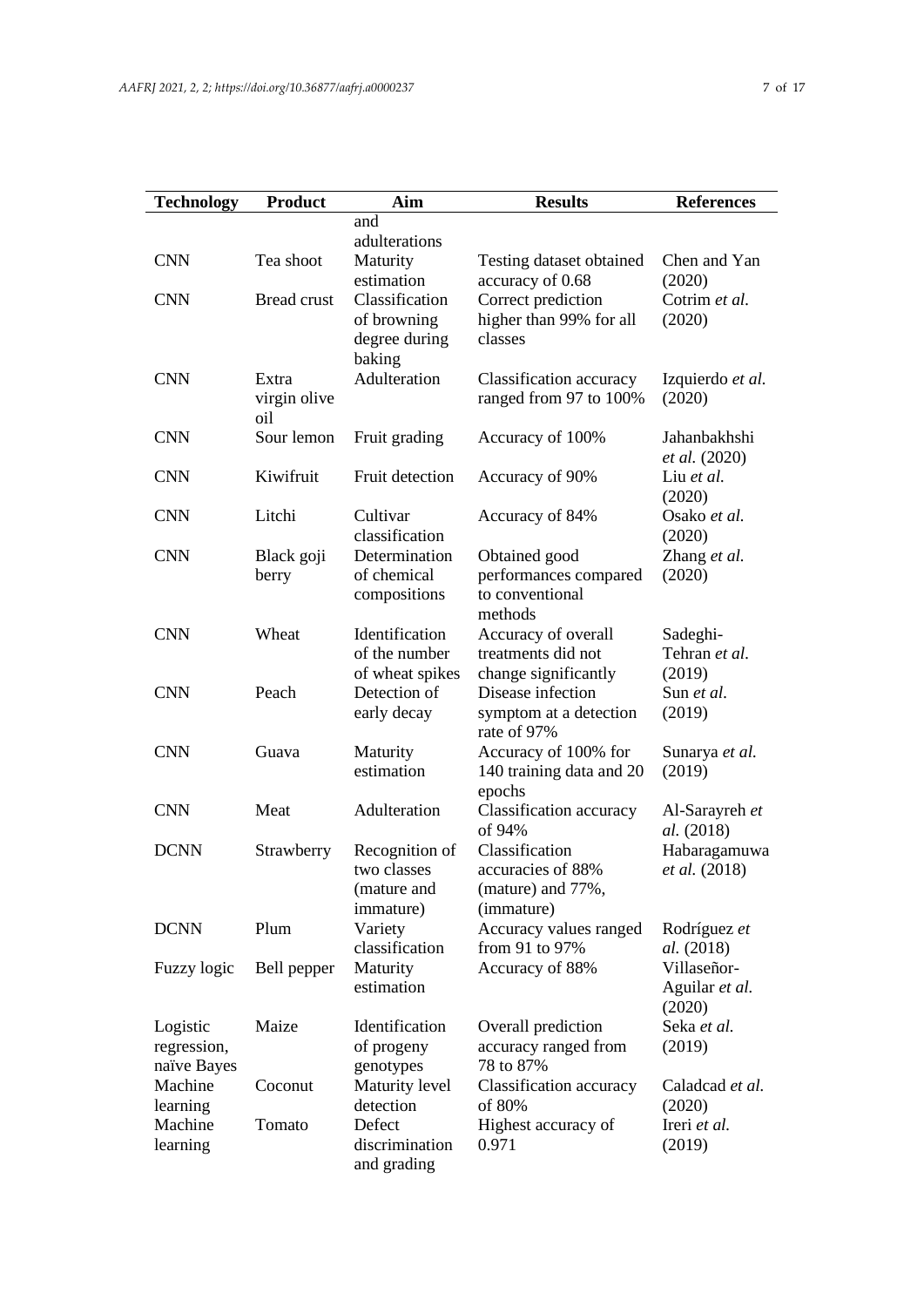| ٧ | ۰, |  |
|---|----|--|
| × |    |  |
|   |    |  |

| <b>Technology</b> | <b>Product</b> | Aim             | <b>Results</b>           | <b>References</b>       |
|-------------------|----------------|-----------------|--------------------------|-------------------------|
| Machine           | Rice           | Variety         | Classification accuracy  | Qiu et al.              |
| learning          |                | identification  | of 87%                   | (2018)                  |
| Mask              | Banana         | Classification  | 96% for overall          | Le <i>et al.</i> (2019) |
| region-           |                | of banana tiers | accuracy                 |                         |
| based CNN         |                |                 |                          |                         |
| Particle          | Apple          | Prediction of   | Prediction accuracy of   | Bai et al.              |
| least             |                | soluble solid   | 0.990                    | (2019)                  |
| squares           |                | content         |                          |                         |
| <b>R-CNN</b>      | Citrus fruit   | Immature fruit  | Accuracy of 96%          | Gan <i>et al.</i>       |
|                   |                | detection       |                          | (2020)                  |
| <b>R-CNN</b>      | Blueberry      | Fruit           | Classification rate of   | Gonzalez et al.         |
|                   |                | quantification  | 0.726                    | (2019)                  |
| <b>SVM</b>        | Green tea      | Classification  | Combining the textural   | Mishra et al.           |
|                   |                | modelling       | and spectral information | (2019)                  |
|                   |                |                 | improved tea             |                         |
|                   |                |                 | classification           |                         |

**ANN**, artificial neural network; **DCNN**, deep convolutional neural network; **CNN**, convolutional neural network; **R-CNN**, Region-based convolutional neural network; **SVM**, support vector machine.

AI has been proposed over the past few years for the quality assessment of various food and agricultural products. Qiu *et al.* (2018) used hyperspectral imaging coupled with convolutional neural network (CNN) to detect four different types of rice cultivars. It was revealed that the CNN model showed promising results in evaluating the spectral data analysis with an improvement in the number of training samples. Habaragamuwa *et al.* (2018) studied the fruit recognition of mature and immature strawberries using the deep convolutional neural network (DCNN) approach under natural lighting conditions. Similarly, Rodríguez *et al.* (2018) identified plum varieties at an early stage using DCNN with a classification accuracy ranging from 91 to 97%. In terms of meat products, Al-Sarayreh *et al.* (2018) studied the adulteration of meat by using CNN and SVM models. The findings demonstrated that the CNN model obtained the best overall classification accuracy of 94% compared to the SVM model. A study conducted by Sun *et al.* (2019) indicated that the CNN model had successfully identified a fungal infection in peaches with a detection rate of 97%. Castro *et al.* (2019) classified Cape gooseberry fruit samples according to the ripeness level using machine learning methods. Several classifiers were selected (SVM, decision tree, and k-nearest neighbour) to determine the f-measure based on the colour space system.

Mishra *et al.* (2019) demonstrated an excellent performance of green tea classification using SVM models by integrating spectral and textural information during modelling. Le *et al.* (2019) examined the classification of banana tiers using a region-based convolutional neural network (R-CNN) in image recognition step. The study obtained an overall accuracy of 96% with the data augmentation rather than tedious multiple size features. In another approach, Bai *et al.* (2019) investigated the soluble solid content prediction in apples using a partial least squares model with a prediction accuracy of 0.990. Sadeghi-Tehran *et al.* (2019) identified the number of wheat spikes using a CNN model. It was signified that the accuracy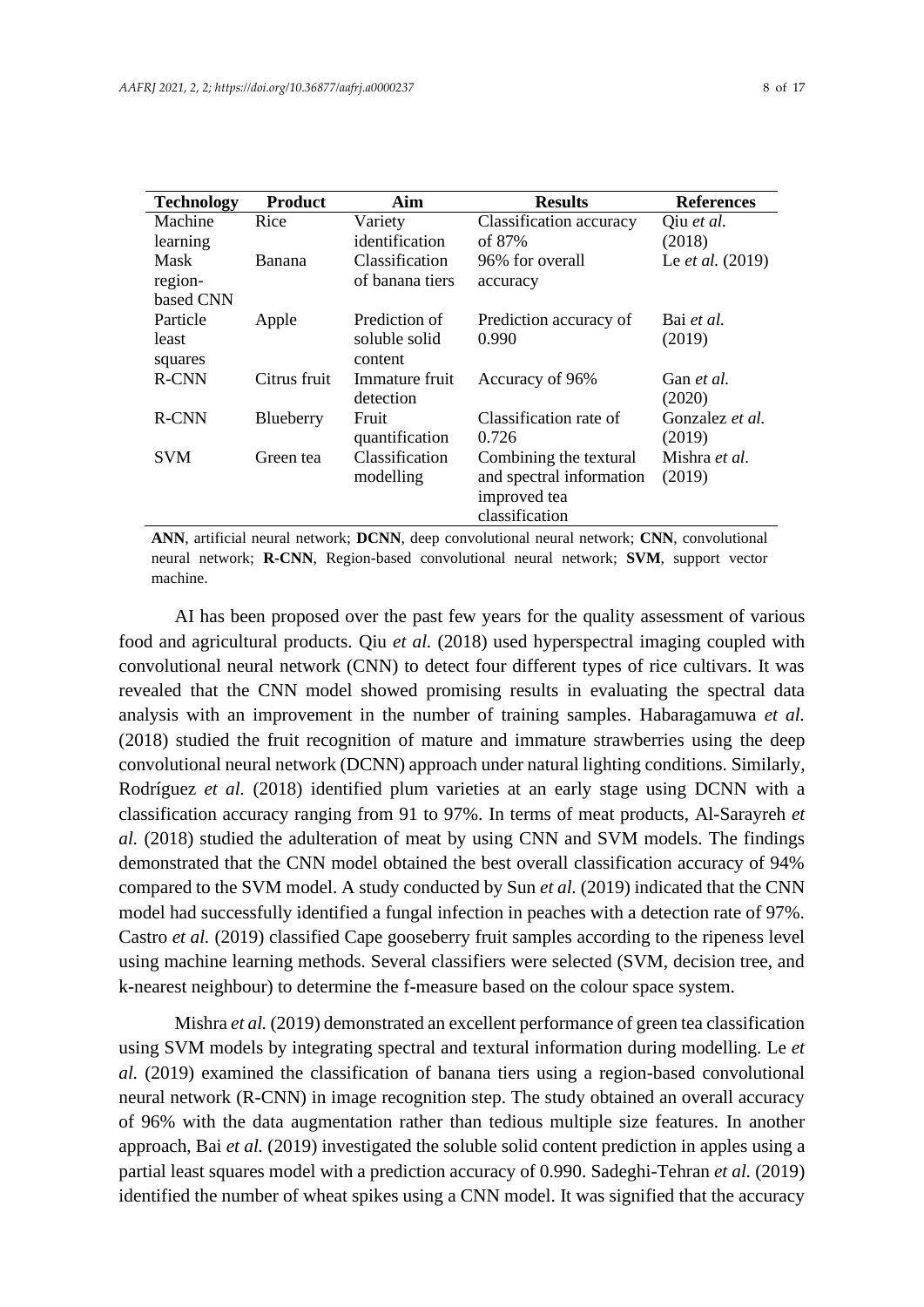of overall nitrogen treatments did not change significantly at different maturity stages. Gonzalez *et al.* (2019) developed R-CNN model for the quantification of blueberries via several CNN architectures with the best classification rate of 0.726. Another successful application of an AI application was for the identification of progeny genotypes in maize as reported by Seka *et al.* (2019). The maize samples were tested using Gaussian Naïve Bayes and Logistic Regression with an overall prediction accuracy ranging from 78 to 87%.

Ireri *et al.* (2019) evaluated defect discrimination and grading of tomatoes using the SVM model during the postharvest process. The study successfully obtained the highest overall accuracy of 0.971 for the discrimination of healthy and defective tomatoes. Sunarya *et al.* (2019) determined the maturity estimation of guava fruits using the CNN method. Based on the LeNet architecture, a classification accuracy of 100% for 140 training data and 20 epochs was achieved. In recent studies by Anderson *et al.* (2021), the dry matter content prediction of mango was measured using ANN model, leading to the attainment of satisfactory results in all parameters (prediction statistics, model build speed, and prediction speed). Estrada-Pérez *et al.* (2021) reported on the application of CNN model to detect adulteration in rice flour. It was signified that the CNN model was able to identify the potential adulteration in rice flour with accuracies above 98%. In a similar vein, Jahanbakhshi *et al.* (2020) discussed the feasibility of CNN algorithm to identify the defects in sour lemons with excellent accuracy of 100%. Based on the method, the CNN model was evaluated for the classification of healthy and damaged sour lemons (Figure 3). Several features were extracted from the images using local binary patterns and histogram of oriented gradients method to identify the classification of sour lemons. The images were distinguished based on CNN models using stochastic pooling mechanism and data augmentation to improve the classification results. Gan *et al.* (2020) have explored the R-CNN method to detect immature fruit in citrus fruits with an overall classification accuracy of 96%.



**Figure 3.** CNN architecture for the healthy and damaged classification of sour lemons (Jahanbakhshi *et al.*, 2020).

In other work, Izquierdo *et al.* (2020) determined the adulteration of extra virgin olive oil during the cooling process. CNN models were developed to classify the samples according to the adulterant concentration with a classification accuracy of up to 97%. Liu *et al.* (2020) designed CNN models for the identification of kiwifruits based on the near-infrared images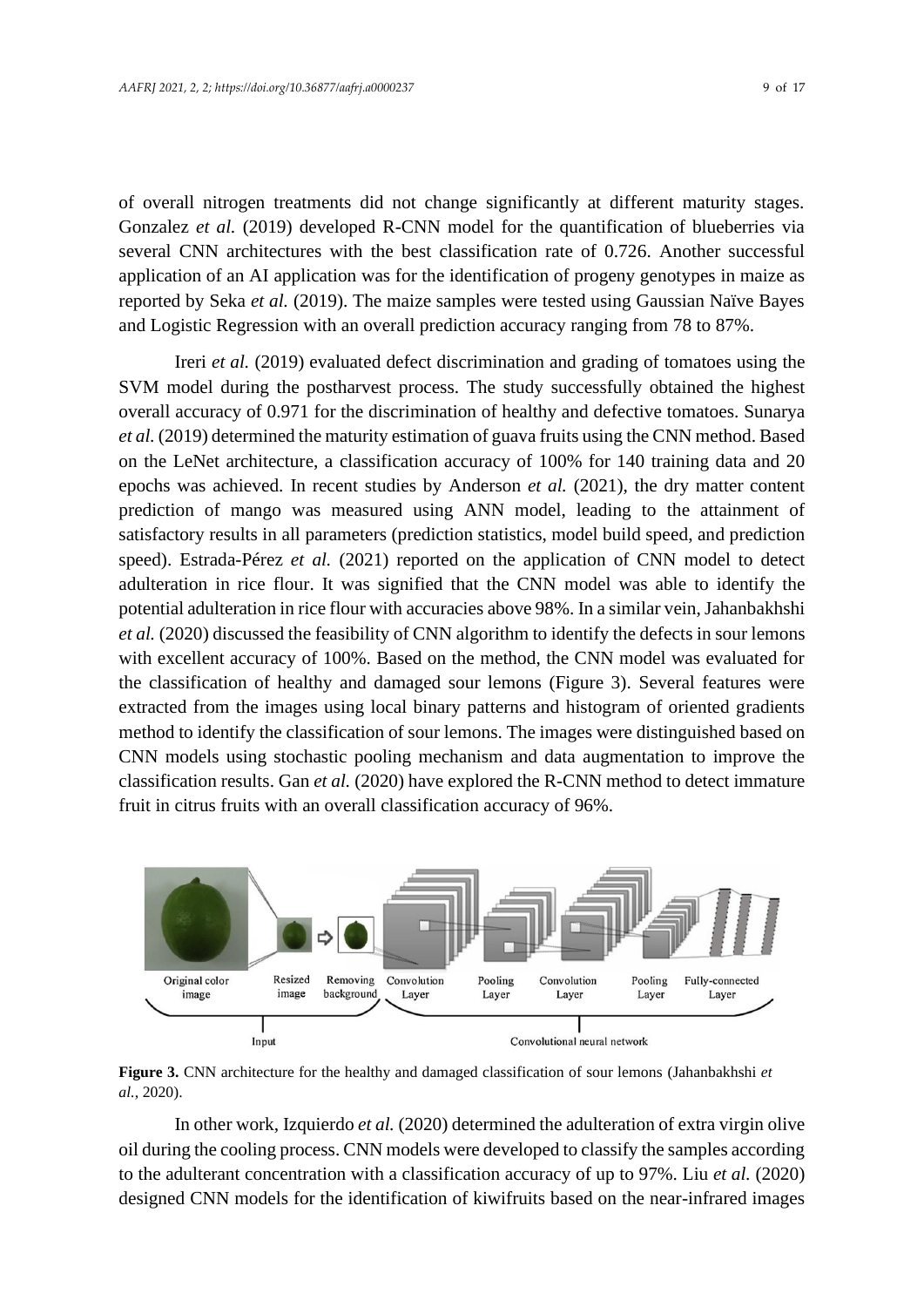with an overall accuracy of 90%. Zhang *et al.* (2020) evaluated the chemical compositions of black goji berries using near-infrared hyperspectral imaging. The findings indicated a good performance of the CNN models compared to the conventional methods such as successive projection algorithm and partial least squares. Villaseñor-Aguilar *et al.* (2020) examined the maturity estimation of bell peppers using a fuzzy logic model. It was revealed that the fuzzy logic model obtained an accuracy of 99% in order to classify the maturity level of bell peppers. Osako *et al.* (2020) investigated the variety identification of litchi using CNN model, resulting in a classification accuracy of 84%. Likewise, Chen and Yan (2020) evaluated the maturity estimation of fresh tea shoots using the CNN model. In the proposed method, the VGG-16 architecture was selected for the establishment of the CNN model which successfully classified the fresh tea with the testing dataset obtained accuracy of 0.68.

Caladcad *et al.* (2020) studied the classification of coconuts according to the maturity levels using machine learning methods. Three machine learning tools were selected; ANN, SVM, and random forest for the maturity estimation of coconuts with an overall classification accuracy of up to 80%. Cotrim *et al.* (2020) designed a CNN model to assess the browning degree of bread crust during baking. The findings showed that the CNN model gave correct prediction higher than 99% for all classes of browning degree of bread crust. Sadhu *et al.* (2020) determined the correlation between temperature, time, oil amount, and nutritional values of fried fish. The ANN model used had successfully tuned the cooking parameters to regain the nutritional composition of the fried fish. Guedes *et al.* (2020) measured the stalk content prediction of sugarcane using ANN model coupled with the colour information from the images. The study achieved relative errors of 3% by developing the ANN architecture using the average colour values (input layer) and the sugarcane stalk content (output layer) as shown in Figure 4. The ANN architecture was built using 10 neurons in input layer, 8 neurons in hidden layer, and 1 neuron in output layer associated with the sugar content in sugarcane stalks. It was revealed that ANN model offers the best prediction to obtain high quality of sugar content with correlation coefficients of 0.98. The demand for high-quality food products is progressing tremendously in relation to the awareness and health concerns of consumers. Hence, the advancement of AI delivers an opportunity for the required tools to be readily accessible in monitoring the quality inspection of various food and agricultural products.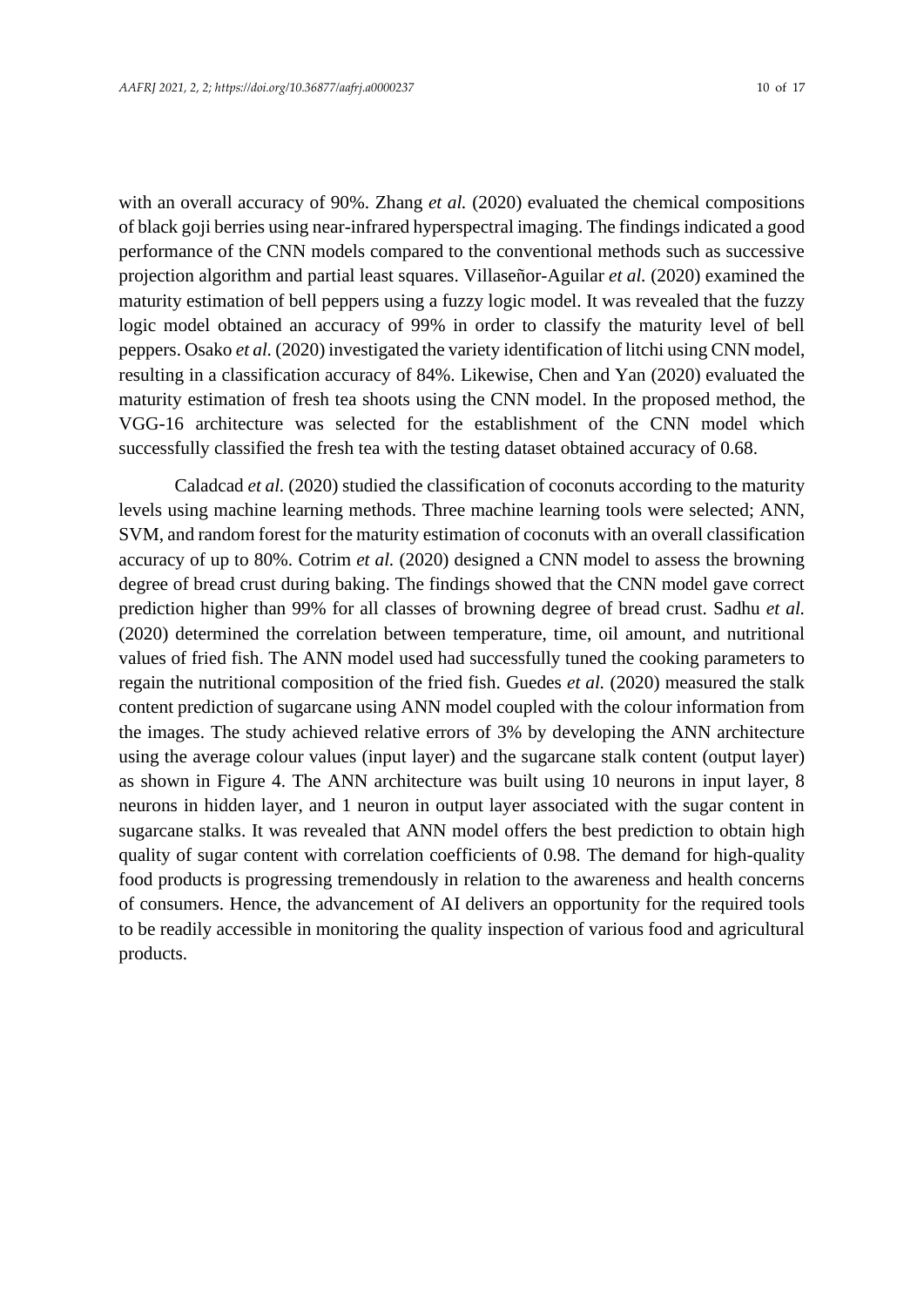

**Figure 4.** ANN architecture using the average colour values (input layer) and the sugarcane stalk content (output layer) (Guedes *et al.*, 2020).

### **4. Challenges and Future Trends**

Different AI applications for quality detection of food and agricultural products can be implemented through different forms including expert system, ANN, and fuzzy logic. The main idea of using these AI applications is to minimise human intervention and efforts. These methods have their own benefits and limitations in terms of theoretical knowledge and interpretation of model. Considering the differences of these AI tools, several hybrid nondestructive techniques such as electronic nose, computer vision system, and spectroscopic methods have been integrated for real-time monitoring in problem-solving related to food quality. Apart from that, the combinations of expert system, ANN, and fuzzy logic with mathematical models could increase the robustness and computational efficiency of the overall systems. It is worth mentioning that the emergence of advanced software and embedded control system based on AI could provide a key direction for scientific research in the future.

Even though expert system, ANN, and fuzzy logic are considered promising tools for quality detection of food and agricultural products, the development of AI still faces many challenges for it to be adopted in existing technologies. For instance, the major challenge of the development of ANN is in the adaptation of non-linear dynamic systems and neural network mathematical theories. Moreover, ANN is quite complex to interpret which involves the relationship between the selected variables as it does not offer actual information of weighting parameters. As for the expert system and fuzzy logic, the design and optimisation are the current issues that need to be solved considering there is no theoretical knowledge for the operational system. Nevertheless, the innovation of expert system, ANN, and fuzzy logic is very promising due to the advent of powerful algorithms and generalisation ability. With the rapid advances of cloud computing and big data, it can be foreseen that more research output can be generated for developing intelligent systems regarding food quality detection.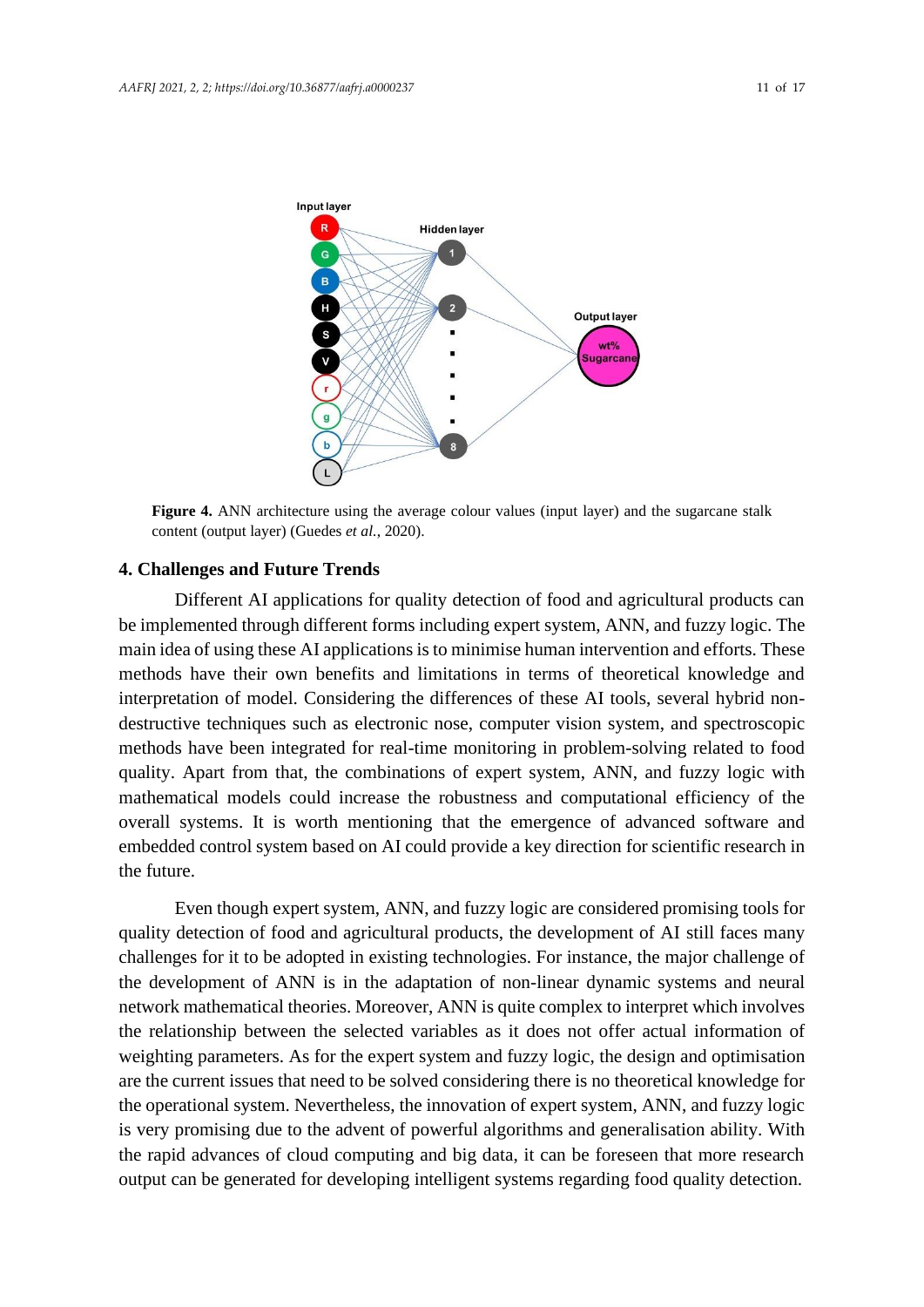### **5. Conclusions**

AI is developing with rapid growth which can be implemented to perform quality inspection of various food and agricultural products. Numerous integrated applications have been created in order to provide a viable platform for the assessment of food quality. Despite the requirement for an extensive data modelling task, the arrival of decision support tools could pave a way to assist in the quality inspection of food and agricultural products. In order to support the decision-making using the applications in AIsystems, a user-friendly approach is initiated to perform computational models for the related tasks involving forecasting the food quality. Considering the different AI-driven techniques, the efficiency of available tools can also be improved with the aid of scientific approaches in food quality inspection. Expert system, ANN, and fuzzy logic are certain domains in AI which enhance the process of problem-solving. Among all of these domains, ANN is the most widely applied for research purposes as it delivers high precision in terms of accuracy and rapid observation for the quality detection of food and agricultural products. Apart from that, the advances in image recognition software and AI data analytic tools can solve the problems encompassing the lack of labour skills and tedious routine analysis. Therefore, the use of AI in the quality inspection of food and agricultural products provides the advantages of convenient operation as well as to improve productivity in the food-related areas and supply chain.

**Author Contributions:** Conceptualization, N.H. and O.L.; methodology, M.M.A.; software, M.M.A.; validation, S.A.A.; formal analysis, S.A.A.; investigation, M.M.A.; resources, N.H. and O.L.; data curation, M.M.A.; writing-original draft preparation, M.M.A.; writing-review and editing, M.M.A. and N.H.

**Funding:** This work was funded by the Putra Grant, GP-IPB (Project code: GP-IPB/2020/9687800).

**Acknowledgments:** The authors would like to acknowledge the valuable support from the Department of Biological and Agricultural Engineering, Faculty of Engineering, Universiti Putra Malaysia for providing the technical facilities used in this research.

**Conflicts of Interest:** The authors declare no conflict of interest.

#### **References**

- Al-Sarayreh, M., Reis, M. M., Yan, W. Q., *et al*. (2018). Detection of Red-Meat Adulteration by Deep Spectral– Spatial Features in Hyperspectral Images. *Journal of Imaging*, *4*(63), 1–20. https://doi.org/10.3390/jimaging4050063
- Anderson, N. T., Walsh, K. B., Flynn, J. R., *et al*. (2021). Achieving robustness across season, location and cultivar for a NIRS model for intact mango fruit dry matter content. II. Local PLS and nonlinear models. *Postharvest Biology and Technology*, *171*, 1–12. https://doi.org/10.1016/j.postharvbio.2020.111358
- Azarmdel, H., Jahanbakhshi, A., Mohtasebi, S. S., *et al*. (2020). Evaluation of image processing technique as an expert system in mulberry fruit grading based on ripeness level using artificial neural networks (ANNs) and support vector machine (SVM). *Postharvest Biology and Technology*, *166*, 1–12. https://doi.org/10.1016/j.postharvbio.2020.111201
- Bai, Y., Xiong, Y., Huang, J., *et al*. (2019). Accurate prediction of soluble solid content of apples from multiple geographical regions by combining deep learning with spectral fingerprint features. *Postharvest Biology*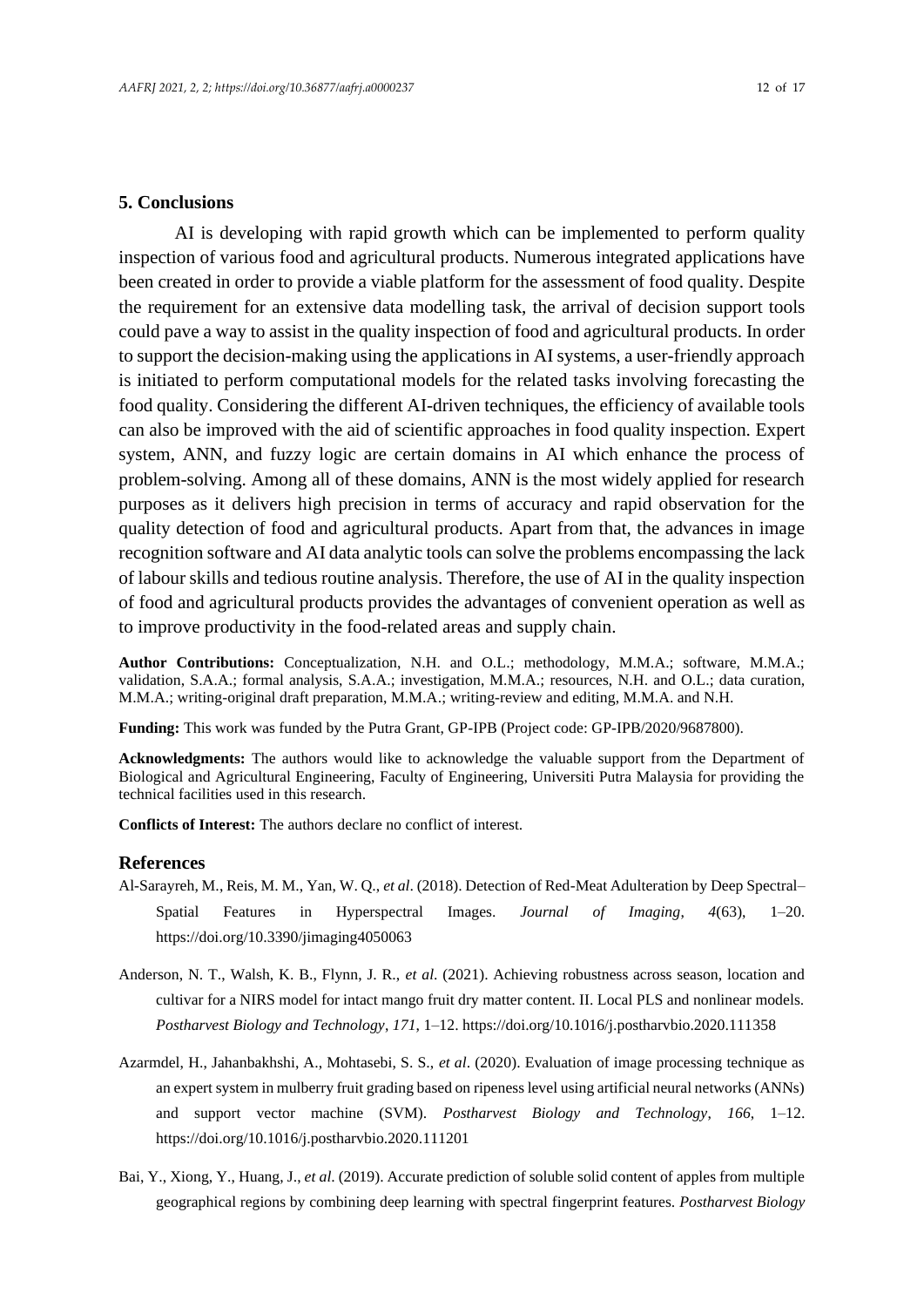*and Technology*, *156*, 1–9. https://doi.org/10.1016/j.postharvbio.2019.110943

- Bresilla, K., Perulli, G. D., Boini, A., *et al*. (2019). Single-shot convolution neural networks for real-time fruit detection within the tree. *Frontiers in Plant Science*, *10*, 1–12. https://doi.org/10.3389/fpls.2019.00611
- Caladcad, J. A., Cabahug, S., Catamco, M. R., *et al*. (2020). Determining Philippine coconut maturity level using machine learning algorithms based on acoustic signal. *Computers and Electronics in Agriculture*, *172*, 105327. https://doi.org/10.1016/j.compag.2020.105327
- Castro, W., Oblitas, J., De-La-Torre, M., *et al*. (2019). Classification of Cape Gooseberry Fruit According to its Level of Ripeness Using Machine Learning Techniques and Different Color Spaces. *IEEE Access*, *7*, 27389–27400. https://doi.org/10.1109/ACCESS.2019.2898223
- Chen, B., Yan, J. (2020). Fresh Tea Shoot Maturity Estimation via Multispectral Imaging and Deep Label Distribution Learning. *IEICE Transactions on Information and Systems*, *E103.D*(9), 2019–2022. https://doi.org/10.1587/transinf.2020edl8038
- Cheng, J. H., Sun, D. W. (2015). Recent Applications of Spectroscopic and Hyperspectral Imaging Techniques with Chemometric Analysis for Rapid Inspection of Microbial Spoilage in Muscle Foods. *Comprehensive Reviews in Food Science and Food Safety*, *14*(4), 478–490. https://doi.org/10.1111/1541-4337.12141
- Cotrim, W. da S., Minim, V. P. R., Felix, L. B., *et al*. (2020). Short convolutional neural networks applied to the recognition of the browning stages of bread crust. *Journal of Food Engineering*, *277*, 1–8. https://doi.org/10.1016/j.jfoodeng.2020.109916
- Duong, L. T., Nguyen, P. T., Di Sipio, C., *et al*. (2020). Automated fruit recognition using EfficientNet and MixNet. *Computers and Electronics in Agriculture*, *171*, 1–10. https://doi.org/10.1016/j.compag.2020.105326
- Eli-Chukwu, N. C. (2019). Applications of Artificial Intelligence in Agriculture: A Review. *Engineering Technology & Applied Science Research*, *9*(4), 4377–4383.
- Estrada-Pérez, L. V., Pradana-López, S., Pérez-Calabuig, A. M., *et al*. (2021). Thermal imaging of rice grains and flours to design convolutional systems to ensure quality and safety. *Food Control*, *121*, 1–8. https://doi.org/10.1016/j.foodcont.2020.107572
- Gan, H., Lee, W. S., Alchanatis, V., *et al*. (2020). Active thermal imaging for immature citrus fruit detection. *Biosystems Engineering*, *198*, 291–303. https://doi.org/10.1016/j.biosystemseng.2020.08.015
- Gonzalez, S., Arellano, C., Tapia, J. E. (2019). Deepblueberry: Quantification of Blueberries in the Wild Using Instance Segmentation. *IEEE Access*, *7*, 105776–105788. https://doi.org/10.1109/ACCESS.2019.2933062
- Guedes, W. N., dos Santos, L. J., Filletti, É. R., *et al*. (2020). Sugarcane Stalk Content Prediction in the Presence of a Solid Impurity Using an Artificial Intelligence Method Focused on Sugar Manufacturing. *Food Analytical Methods*, *13*(1), 140–144. https://doi.org/10.1007/s12161-019-01551-2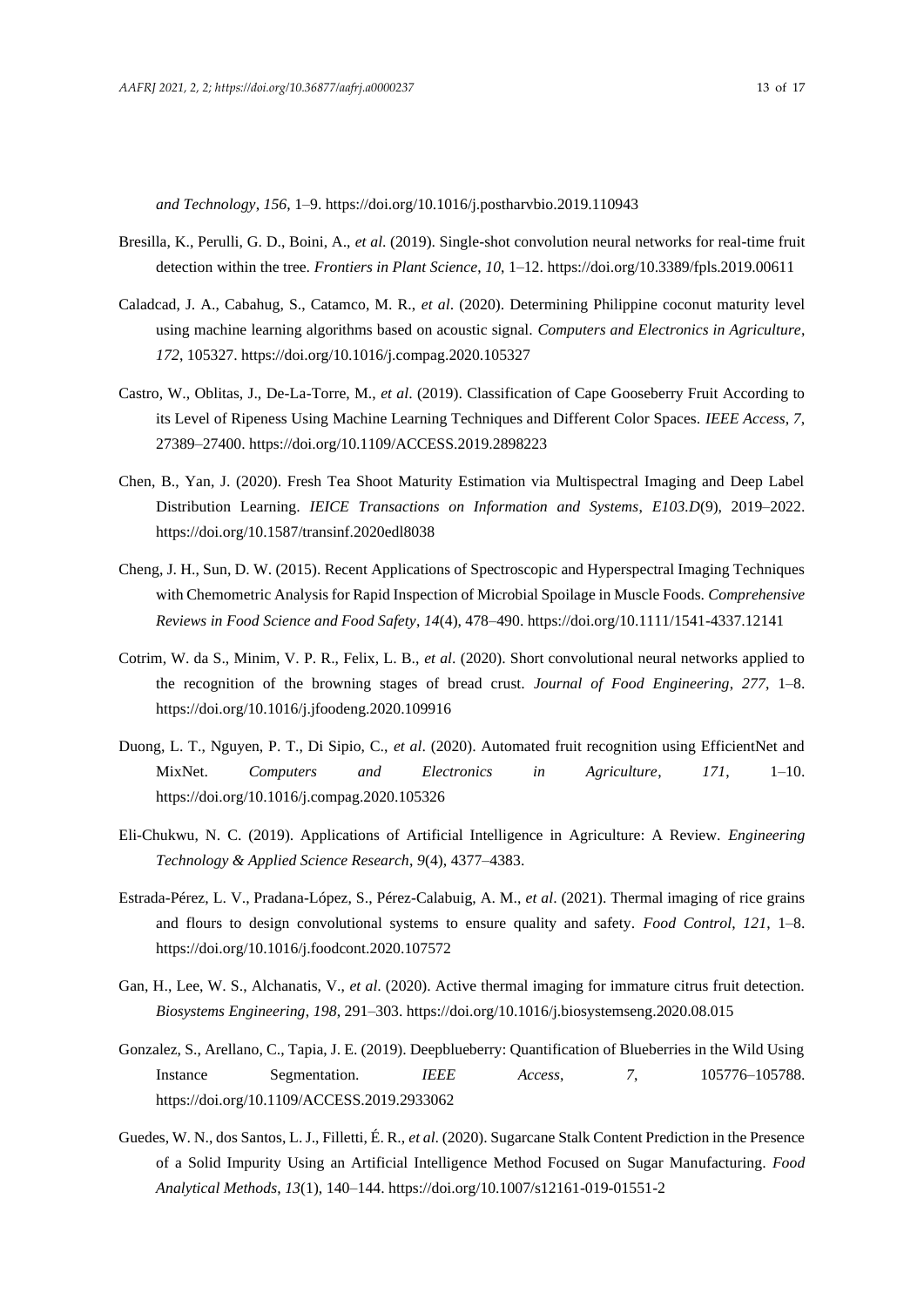- Habaragamuwa, H., Ogawa, Y., Suzuki, T., *et al*. (2018). Detecting greenhouse strawberries (mature and immature), using deep convolutional neural network. *Engineering in Agriculture, Environment and Food*, *11*(3), 127–138. https://doi.org/10.1016/j.eaef.2018.03.001
- How, M. L., Chan, Y. J., Cheah, S. M. (2020). Predictive insights for improving the resilience of global food security using artificial intelligence. *Sustainability (Switzerland)*, *12*(6272), 1–14. https://doi.org/10.3390/SU12156272
- Hussain, A., Pu, H., Sun, D. W. (2018). Innovative nondestructive imaging techniques for ripening and maturity of fruits – A review of recent applications. *Trends in Food Science and Technology*, *72*, 144–152. https://doi.org/10.1016/j.tifs.2017.12.010
- Ireri, D., Belal, E., Okinda, C., *et al*. (2019). A computer vision system for defect discrimination and grading in tomatoes using machine learning and image processing. *Artificial Intelligence in Agriculture*, *2*, 28–37. https://doi.org/10.1016/j.aiia.2019.06.001
- Izquierdo, M., Lastra-Mejías, M., González-Flores, E., *et al*. (2020). Deep thermal imaging to compute the adulteration state of extra virgin olive oil. *Computers and Electronics in Agriculture*, *171*, 1–8. https://doi.org/10.1016/j.compag.2020.105290
- Jahanbakhshi, A., Momeny, M., Mahmoudi, M., *et al*. (2020). Classification of sour lemons based on apparent defects using stochastic pooling mechanism in deep convolutional neural networks. *Scientia Horticulturae*, *263*, 1–10. https://doi.org/10.1016/j.scienta.2019.109133
- Jha, K., Doshi, A., Patel, P., *et al*. (2019). A comprehensive review on automation in agriculture using artificial intelligence. *Artificial Intelligence in Agriculture*, *2*, 1–12. https://doi.org/10.1016/j.aiia.2019.05.004
- Jhawar, J. (2016). Orange Sorting by Applying Pattern Recognition on Colour Image. *Physics Procedia*, *78*(December 2015), 691–697. https://doi.org/10.1016/j.procs.2016.02.118
- Kanade, A., Shaligram, A. (2018). Ripening state determination of guava fruit (Psidium guajava) using e-nose with fuzzy logic as pattern recognition tool. *International Journal of Scientific Research Engineering & Technology*, *7*(4), 362–367.
- Kang, H., Chen, C. (2020). Fast implementation of real-time fruit detection in apple orchards using deep learning. *Computers and Electronics in Agriculture*, *168*(November 2019), 105108. https://doi.org/10.1016/j.compag.2019.105108
- Kumar, M. K., Kumar, R. S., Sankar, V., *et al*. (2017). Non-destructive estimation of leaf area of durian (Durio zibethinus) – An artificial neural network approach. *Scientia Horticulturae*, *219*, 319–325. https://doi.org/10.1016/j.scienta.2017.03.028
- Le, T. T., Lin, C. Y., Piedad, E. J. (2019). Deep learning for noninvasive classification of clustered horticultural crops – A case for banana fruit tiers. *Postharvest Biology and Technology*, *156*, 1–10. https://doi.org/10.1016/j.postharvbio.2019.05.023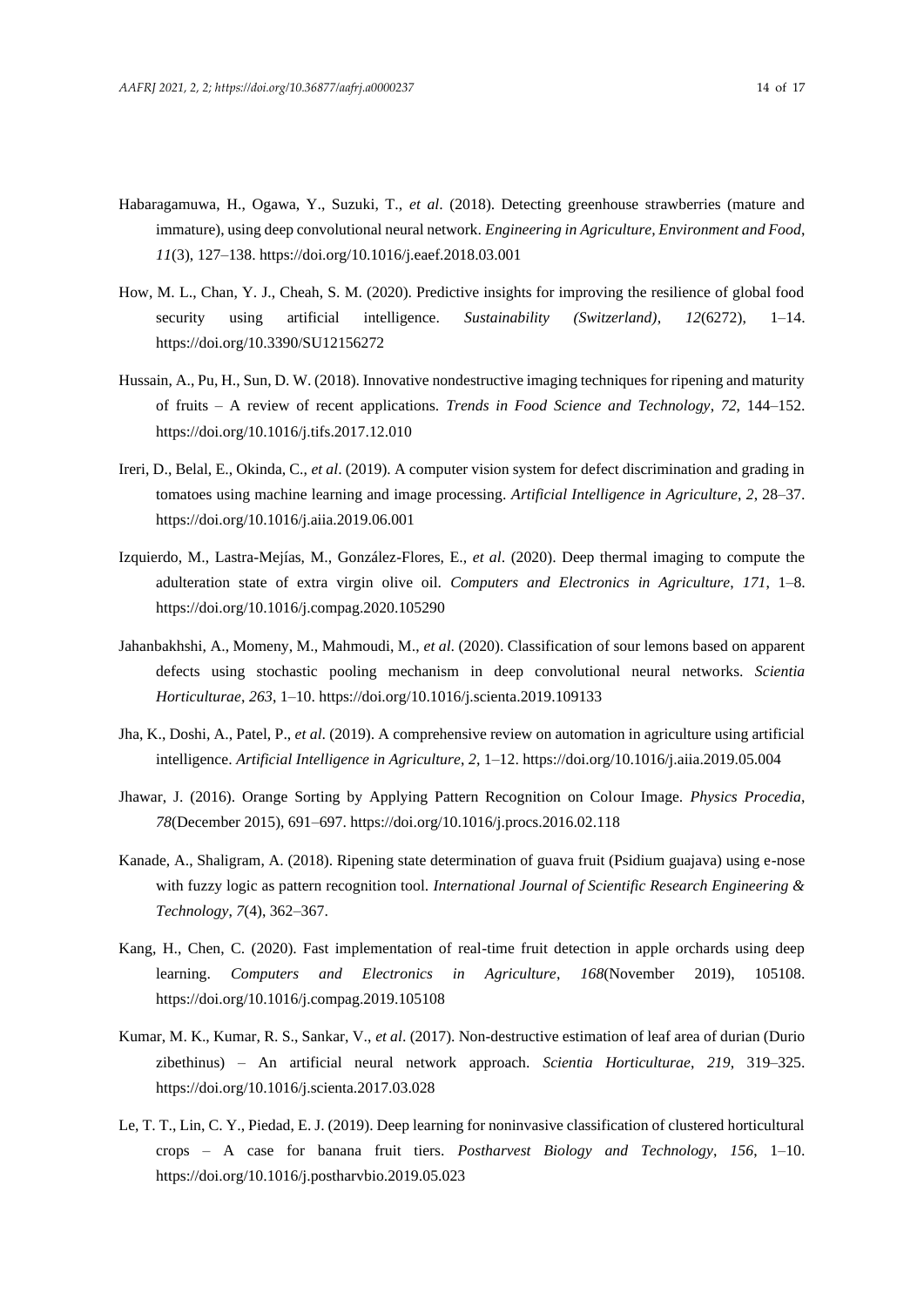- Liu, J., Pi, J., Xia, L. (2019). A novel and high precision tomato maturity recognition algorithm based on multilevel deep residual network. *Multimedia Tools and Applications*, 1–15. https://doi.org/10.1007/s11042- 019-7648-7
- Liu, Z., Wu, J., Fu, L., *et al*. (2020). Improved Kiwifruit Detection Using Pre-Trained VGG16 with RGB and NIR Information Fusion. *IEEE Access*, *8*, 2327–2336. https://doi.org/10.1109/ACCESS.2019.2962513
- Mishra, P., Nordon, A., Mohd Asaari, M. S., *et al*. (2019). Fusing spectral and textural information in nearinfrared hyperspectral imaging to improve green tea classification modelling. *Journal of Food Engineering*, *249*, 40–47. https://doi.org/10.1016/j.jfoodeng.2019.01.009
- Ortega, J. B., Gila, D. M. M., Puerto, D. A., *et al*. (2016). Novel technologies for monitoring the in-line quality of virgin olive oil during manufacturing and storage. *Journal of The Science of Food and Agriculture*, *96*, 4644–4662. https://doi.org/10.1002/jsfa.7733
- Osako, Y., Yamane, H., Lin, S. Y., *et al*. (2020). Cultivar discrimination of litchi fruit images using deep learning. *Scientia Horticulturae*, *269*, 1–7. https://doi.org/10.1016/j.scienta.2020.109360
- Qiu, Z., Chen, J., Zhao, Y., *et al*. (2018). Variety identification of single rice seed using hyperspectral imaging combined with convolutional neural network. *Applied Sciences (Switzerland)*, *8*(212), 1–12. https://doi.org/10.3390/app8020212
- Rady, A., Guyer, D., Lu, R. (2015). Evaluation of Sugar Content of Potatoes using Hyperspectral Imaging. *Food and Bioprocess Technology*, *8*, 995–1010. https://doi.org/10.1007/s11947-014-1461-0
- Rodríguez, F. J., García, A., Pardo, P. J., *et al*. (2018). Study and classification of plum varieties using image analysis and deep learning techniques. *Progress in Artificial Intelligence*, *7*(2), 119–127. https://doi.org/10.1007/s13748-017-0137-1
- Sadeghi-Tehran, P., Virlet, N., Ampe, E. M., *et al*. (2019). DeepCount: In-Field Automatic Quantification of Wheat Spikes Using Simple Linear Iterative Clustering and Deep Convolutional Neural Networks. *Frontiers in Plant Science*, *10*, 1–16. https://doi.org/10.3389/fpls.2019.01176
- Sadhu, T., Banerjee, I., Lahiri, S. K., *et al*. (2020). Modeling and optimization of cooking process parameters to improve the nutritional profile of fried fish by robust hybrid artificial intelligence approach. *Journal of Food Process Engineering*, *43*(9), 1–13. https://doi.org/10.1111/jfpe.13478
- Sanaeifar, A., Jafari, A. (2019). Determination of the oxidative stability of olive oil using an integrated system based on dielectric spectroscopy and computer vision. *Information Processing in Agriculture*, *6*(1), 20– 25. https://doi.org/10.1016/j.inpa.2018.08.008
- Santos, T. T., de Souza, L. L., dos Santos, A. A., *et al*. (2020). Grape detection, segmentation, and tracking using deep neural networks and three-dimensional association. *Computers and Electronics in Agriculture*, *170*, 105247. https://doi.org/10.1016/j.compag.2020.105247
- Seka, D., Bonny, B. S., Yoboué, A. N., *et al*. (2019). Identification of maize (Zea mays L.) progeny genotypes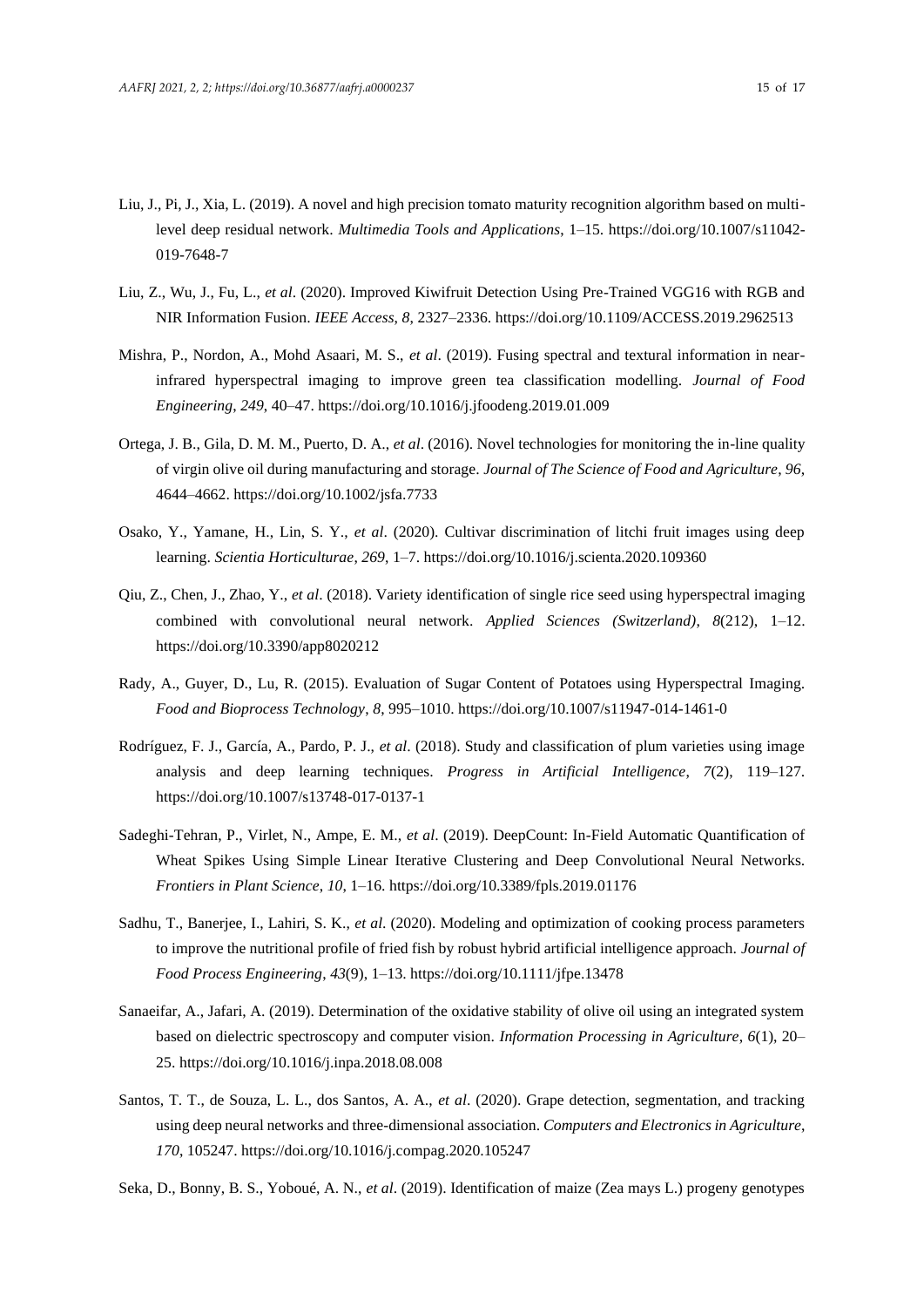based on two probabilistic approaches: Logistic regression and naïve Bayes. *Artificial Intelligence in Agriculture*, *1*, 9–13. https://doi.org/10.1016/j.aiia.2019.03.001

- Sharma, R., Kamble, S. S., Gunasekaran, A., *et al*. (2020). A systematic literature review on machine learning applications for sustainable agriculture supply chain performance. *Computers and Operations Research*, *119*, 1–17. https://doi.org/10.1016/j.cor.2020.104926
- Srivastava, S., Sadistap, S. (2018). Data processing approaches and strategies for non-destructive fruits quality inspection and authentication: a review. In *Journal of Food Measurement and Characterization* (Vol. 12, Issue 4). Springer US. https://doi.org/10.1007/s11694-018-9893-2
- Suksawat, B., Komkum, P. (2015). Pineapple quality grading using image processing and fuzzy logic based on Thai Agriculture Standards. *International Conference on Control, Automation and Robotics*, 218–222. https://doi.org/10.1109/ICCAR.2015.7166035
- Sun, Q., Zhang, M., Mujumdar, A. S. (2019). Recent developments of artificial intelligence in drying of fresh food: A review. *Critical Reviews in Food Science and Nutrition*, *59*(14), 2258–2275. https://doi.org/10.1080/10408398.2018.1446900
- Sun, Y., Lu, R., Lu, Y., *et al*. (2019). Detection of early decay in peaches by structured-illumination reflectance imaging. *Postharvest Biology and Technology*, *151*, 68–78. https://doi.org/10.1016/j.postharvbio.2019.01.011
- Sunarya, P. A., Mutiara, A. B., Refianti, R., *et al*. (2019). Identification of guava fruit maturity using deep learning with convolutional neural network method. *Journal of Theoretical and Applied Information Technology*, *97*(19), 5126–5137.
- Talaviya, T., Shah, D., Patel, N., *et al*. (2020). Implementation of artificial intelligence in agriculture for optimisation of irrigation and application of pesticides and herbicides. *Artificial Intelligence in Agriculture*, *4*, 58–73. https://doi.org/10.1016/j.aiia.2020.04.002
- Venugopal, V., Gopakumar, K. (2017). Shellfish: Nutritive Value, Health Benefits, and Consumer Safety. *Comprehensive Reviews in Food Science and Food Safety*, *16*(6), 1219–1242. https://doi.org/10.1111/1541-4337.12312
- Villaseñor-Aguilar, M. J., Bravo-Sánchez, M. G., Padilla-Medina, J. A., *et al*. (2020). A maturity estimation of bell pepper (Capsicum annuum L.) by artificial vision system for quality control. *Applied Sciences (Switzerland)*, *10*(5097), 1–18. https://doi.org/10.3390/app10155097
- Zhang, C., Wu, W., Zhou, L., *et al*. (2020). Developing deep learning based regression approaches for determination of chemical compositions in dry black goji berries (Lycium ruthenicum Murr.) using nearinfrared hyperspectral imaging. *Food Chemistry*, *319*, 1–9. https://doi.org/10.1016/j.foodchem.2020.126536
- Zhou, L., Zhang, C., Liu, F., *et al*. (2019). Application of Deep Learning in Food: A Review. *Comprehensive Reviews in Food Science and Food Safety*, *18*(6), 1793–1811. https://doi.org/10.1111/1541-4337.12492